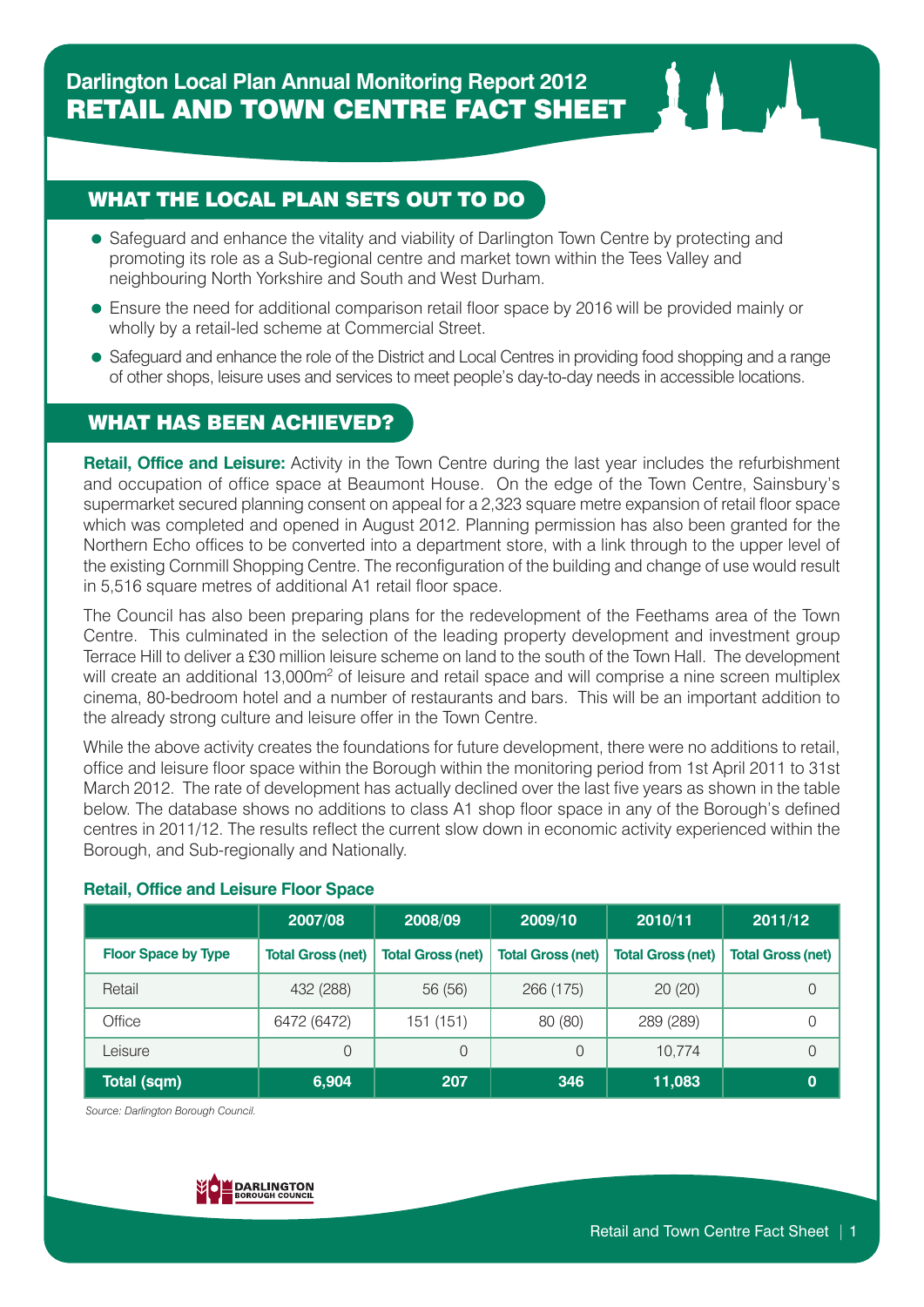**Vacancy Rates:** Encouragingly, vacancy rates for retail units in the Town Centre have remained fairly stable overall. The data shows only a marginal increase in vacancy rates of retail units from 10.4% in the Town Centre in 2010/11 to 10.56% in 2011/12. However, many of the vacancies are in smaller than average units and this means that in floor space terms, only 7.5% of total floor space is vacant. This compares well to a National average of 13.4% vacancy for units and 10.4% for floorspace (Colliers National Retail Barometer, 2012). While the following table shows a small rise in the number of units in the Town Centre since the last monitoring period in 2010/11, this has been largely due to subdivision of some units.

| <b>Town Centre and</b><br><b>District/Local Centres</b> | <b>Number</b><br>of retail<br>units | <b>Number</b><br>of vacant<br>units | % vacant<br>units | <b>Total A1</b><br>floorspace<br>(m2) | <b>Vacant A1</b><br>floorspace<br>(m2) | <b>Completed</b><br>А1<br>floorspace<br>2011/12 |
|---------------------------------------------------------|-------------------------------------|-------------------------------------|-------------------|---------------------------------------|----------------------------------------|-------------------------------------------------|
| Darlington Town Centre                                  | 445                                 | 47                                  | 10.56%            | 99691                                 | 7967                                   | $\left( \right)$                                |
| Cockerton District Centre                               | 57                                  | 3                                   | 5.20%             | 5662                                  | 222                                    | $\Omega$                                        |
| North Road District Centre                              | 57                                  | $\overline{4}$                      | 7%                | 15924                                 | 220                                    | $\Omega$                                        |
| Mowden Local Centre                                     | 10                                  | ᆟ                                   | 10%               | 1187                                  | 70                                     | $\Omega$                                        |
| Neasham Rd Local Centre                                 | 5                                   | ᆟ                                   | 20%               | 6162                                  | 403                                    | $\Omega$                                        |
| <b>Whinfield Local Centre</b>                           | 4                                   | и                                   | $0\%$             | 5421                                  | $\Omega$                               | $\Omega$                                        |
| Yarm Road Local Centre                                  | 11                                  | ᆟ                                   | 0%                | 4487                                  | $\Omega$                               | $\Omega$                                        |
| <b>Total</b>                                            | 589                                 | 56                                  |                   | 138534                                | 8882                                   | 0                                               |

#### **Retail Floor Space and Vacancy Rates**

Source: Darlington Borough Council: Please note that there is a change in the recording of data since the last AMR which incorrectly included the figures for all floorspace rather than A1 floorspace. In turn, we are constantly updating our records and this accounts for any other discrepancies.



**Business Improvement District:** During the last year, Darlington Council put resources in to support the establishment of the Business Improvement District (BID). The Town Centre was declared a BID in April 2012. The BID is run by a private sector led, not-for profit company, 'Distinct Darlington' which has been formed to oversee the delivery of over £1.5 million of projects and objectives from its Business Plan over the next five years. The investment is designed to improve the vitality and viability of the Town Centre. The Council is committed to working in partnership with Distinct Darlington to support the programme of improvements to the Town Centre.

**Town Centre Strategy**: During 2012, the Council began to prepare the Town Centre Strategy which included a phase of public consultation over summer

2012. The Strategy provides a strategic direction for the development of the Town. It seeks to capitalise on Darlington's success as a retail centre and will help to inform local planning policy. It identifies key infrastructure requirements which closely connect with those set out in the Town Centre Fringe Masterplan. The focus is on improvements to the river corridor and improving pedestrian and cycle access to the Town Centre.